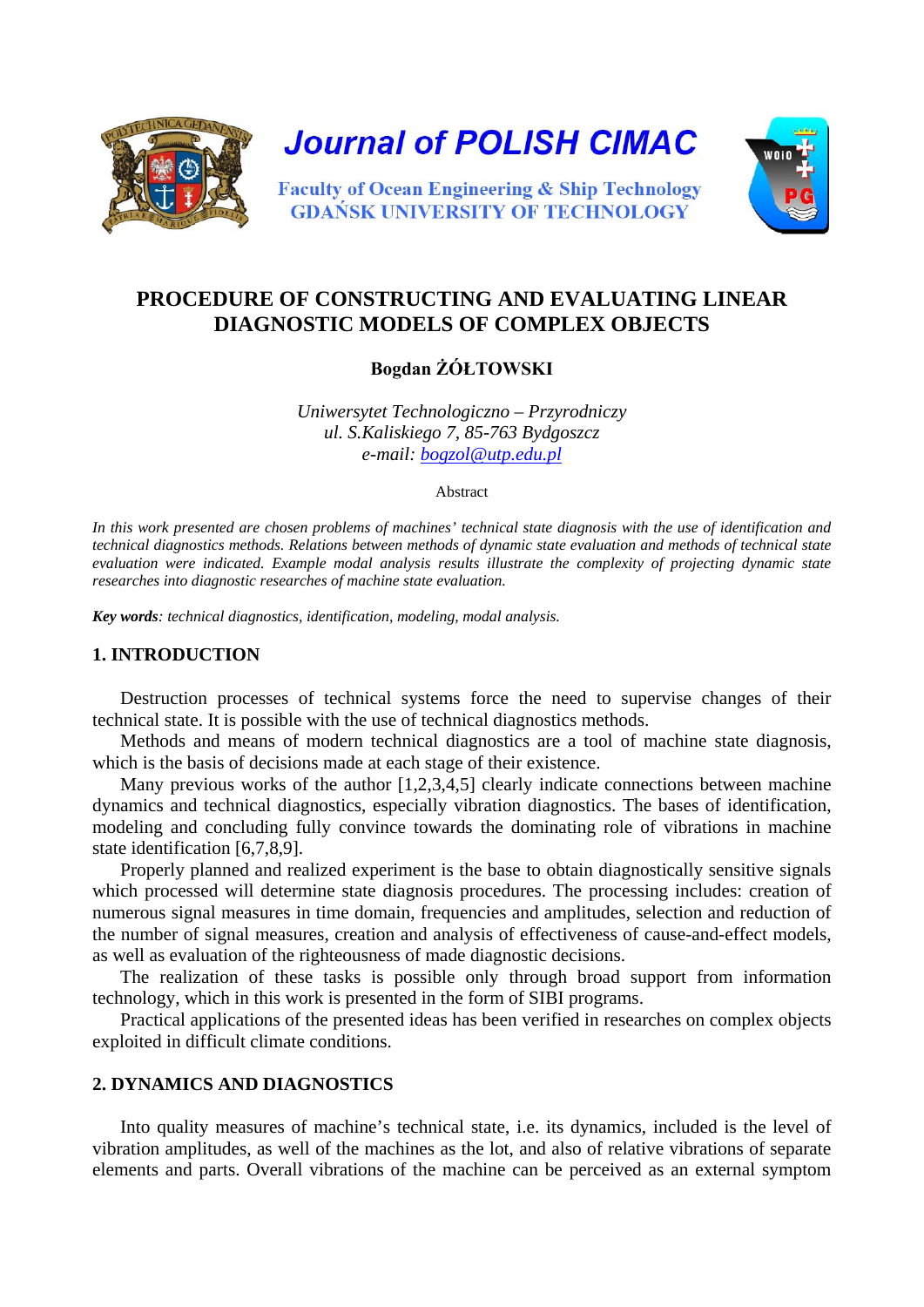while they are responsible for the level of interferences emitted into the environment. Relative vibrations of separate elements, however, influence mainly the state of internal forces in the machine, i.e. at its level of dynamic stress amplitudes.

Identification can concern both the construction of models and the reconstruction of the examined model state, which leads straight to the problem of technical diagnostics.

The process of diagnostic identification includes:

\* modeling (symptom or structural),

\* identification experiment (simulation and/or real),

\* estimation of diagnostic parameters (state features or symptoms),

\* diagnostic concluding.

The specificity of diagnostic identification tasks is different from general identification in the way that it includes a number of additional elements enhancing this process. These are:

- constructing models of diagnostic signals generation,

- choosing features of object structure state and diagnostic symptoms,

- modeling cause-and-effect relations,

- evaluating the accuracy of choosing variables for the model,
- determining boundary values of the symptoms,
- classifying the states and determining diagnosis periodicity.

Methods of identification can be divided concerning: the kind of identified model, the kind of experiment, identification criterion applied, as well as estimation procedure applied. In general these are: methods of analysis, time, frequency, correlation, regression, factor analysis, as well as iteration methods described in works of many authors [2,4,6,5,8].

For simple objects, a good tool to evaluate their changeable dynamic state are methods of simple identification which use amplitude-frequency spectrum. Searching rezonans frequency and amplitude value in this frequency with the use of tests (impulse, harmonic and random) are relatively well masterem in research techniques of our enterprises [2,5].

Another way of describing and analyzing the dynamic state of machines is a modal analysis used as a theoretical, experimental and exploitation method. It uses frequencies of own vibrations, values of suppression and forms of vibrations to describe the changing machine state, and it is used to improve the finished elements method. The presented procedures are based on the knowledge of the system model, and the conclusions drawn from the actions on the models depend on their quality. Depending on the aim of the performed dynamic analysis of the object, different requirements are set for the constructed models, and their evaluation is conducted with different experimental methods.

#### **3. DESCRIPTION OF OBJECT STATE CHANGES**

The dynamic state of the object can be, in the easiest case, described with a model of 1 degree of freedom – Fig.1. A conventional description of this model are known relations (1-4) indicating that vibrations well reflect the state of the machine. A description of this model can be achieved within m, k, c categories, or through a, v, x researches.



*Fig.1. Model of a system of 1 degree of freedom. m, k, c = vibration process (a, v, x)*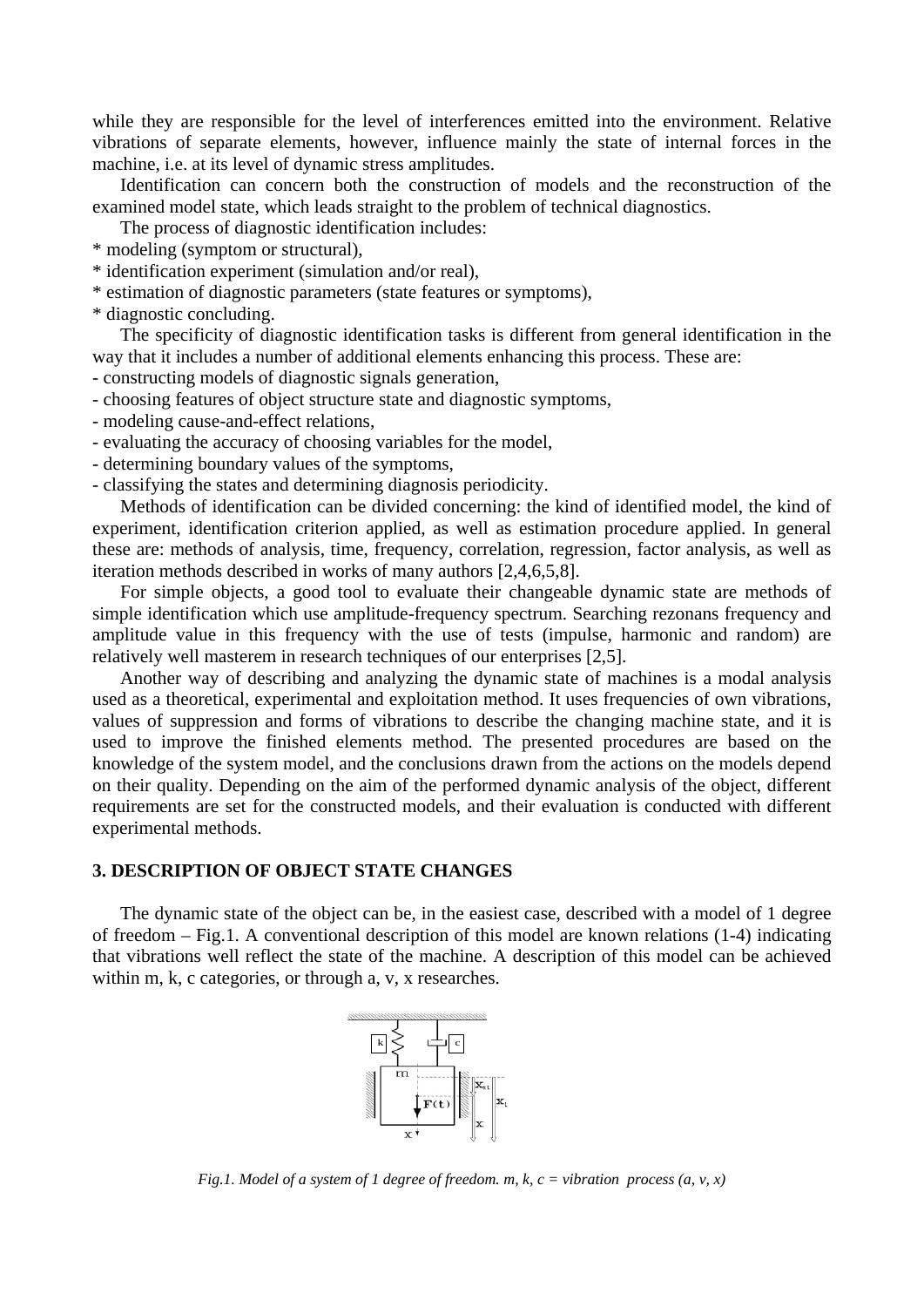$$
\dots
$$
  

$$
mx + c\ x + kx = F(t)
$$
 (1)

$$
x = A\sin(\varpi \cdot t + \phi) \tag{2}
$$

 $(1)$ 

 $(2)$ 

$$
v = \frac{dx}{dt} = A \varpi \cos(\varpi t + \varphi)
$$
 (3)

$$
a = \frac{d^2x}{dt^2} = \frac{dV}{dt} = -A\varpi^2 \sin(\varpi t + \varphi)
$$
\n(4)

Identification of his model (1) from the experimental side is the a, v, x measurements for different time moments, which reflects the changes of the object state and is widely applied in vibration diagnostics. The solution of the task in the m, k, c, categories, however, requires a number of solution conversion of the equation (1) for determining:

$$
c_{kr} = 2m\omega \qquad c_{kr} = 4\overline{\Pi}mf
$$
  

$$
k = m \cdot \overline{\omega}^2 \qquad k = 4\overline{\Pi}^2mf^2 \qquad (5)
$$

Determining the value (5) requires realizing identification experiment from which the frequency f or frequency ω can be determined. Here is useful the simple identification or modal analysis directly giving the values of own frequencies  $\omega$  from the stabilization diagram – Fig.2.



*Fig.2. Stabilization diagram for ω determination*

The problem becomes more complicated for models of many degrees of freedom (more than 3). Here also the problem of object state identification can be solved from the measurement side (a, v, x), Chile from the side of determining m, k, c own problem needs to be solved.

$$
(K - \omega^2 M) \cdot q_0 = 0 \tag{6}
$$

Equation (6) presents a linear system of homogeneous algebraic equations:

$$
(k_{11} - \omega^2 m_{11})q_1 + (k_{12} - \omega^2 m_{12})q_2 + \cdots + (k_{1n} - \omega^2 m_{1n})q_n = 0
$$
  
\n
$$
(k_{21} - \omega^2 m_{21})q_1 + (k_{22} - \omega^2 m_{22})q_2 + \cdots + (k_{2n} - \omega^2 m_{2n})q_n = 0
$$
  
\n
$$
(k_{41} - \omega^2 m_{41})q_1 + (k_{42} - \omega^2 m_{42})q_2 + \cdots + (k_{nn} - \omega^2 m_{nn})q_n = 0
$$
  
\n(7)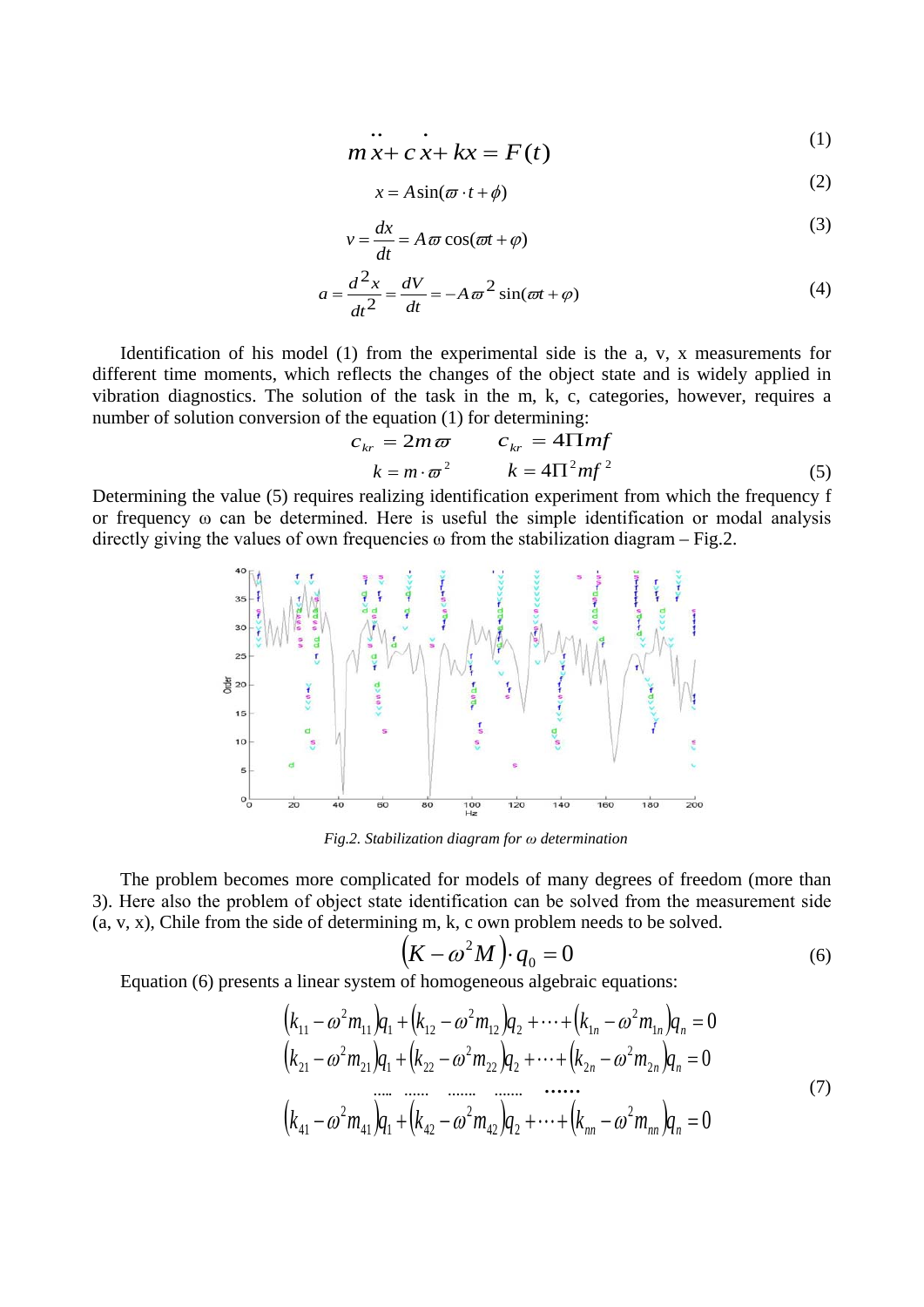A solution for  $q \neq 0$  exists when the main matrix determinant  $(K - \omega^2 M) = 0$ , i.e.  $\det(K - \omega^2 M) = 0$ . Solving the system of equations (7) own values can be determined, and from them the frequencies of own vibrations, indispensable for the object identification ( *m*  $\lambda = \omega^2 = \frac{k}{k}$ .

### **4. IDENTIFICATION RESEARCHES SOFTWARE (SIBI)**

More and more frequently conducted identification researches of machine dynamic state, used for the evaluation of the state changes, fault development and location of the occurred state causes, were the basis for creating a specialized software system. It allows acquiring and processing measurement data, creating many measures of diagnostic signals, examining their diagnostic sensitivity, statistic processing and diagnostic concluding. The program was named Information System of Identification Researches (System Informatyczny Badań Identyfikacyjnych – SIBI).

The structure of the program is a module construction which includes the following modules (Fig.3.):



Rys. 4.1. Główne okno dialogowe programu SIBI *Fig.3. Main dialog box of SIBI program*

- A. **READ UNV** module which allows processing data from **UNV** format into **XLS** format.
- **B. SYMPTOMS** module which allows defining, determining and creating matrix of many measures of vibration processes.

Modules A and B are part of software responsible for acquiring and processing vibration processes in order to acquire observation matrix of vibration estimators.

- C. **OPTIMUM** module uses the method of ideal point for individual evaluation of the sensitivity of measured symptoms of vibration processes.
- **D. SVD** module used for determining generalized damage measures, and for the evaluation of damage development. Using the SVD method allows a multidimensional description of the state of the examined object.
- E. **INPUT/OUTPUT** module used for the analysis of similarities between vibration processes, and for determining different exploitation measures of the examined object.
- **F. OPTIMIZATION** module used for creating models and data in genesis (with approximation and interpolation methods), diagnosis and prognosis of object states.
- G. **NETWORK** module using neuron nets for state classification on the basis of obtained results in the form of time rows.

C, D, E, F, G modules are elements of 2 parts of the software allowing the performance of statistic concluding and cause-and-effect relations, as well as visualization of the obtained results.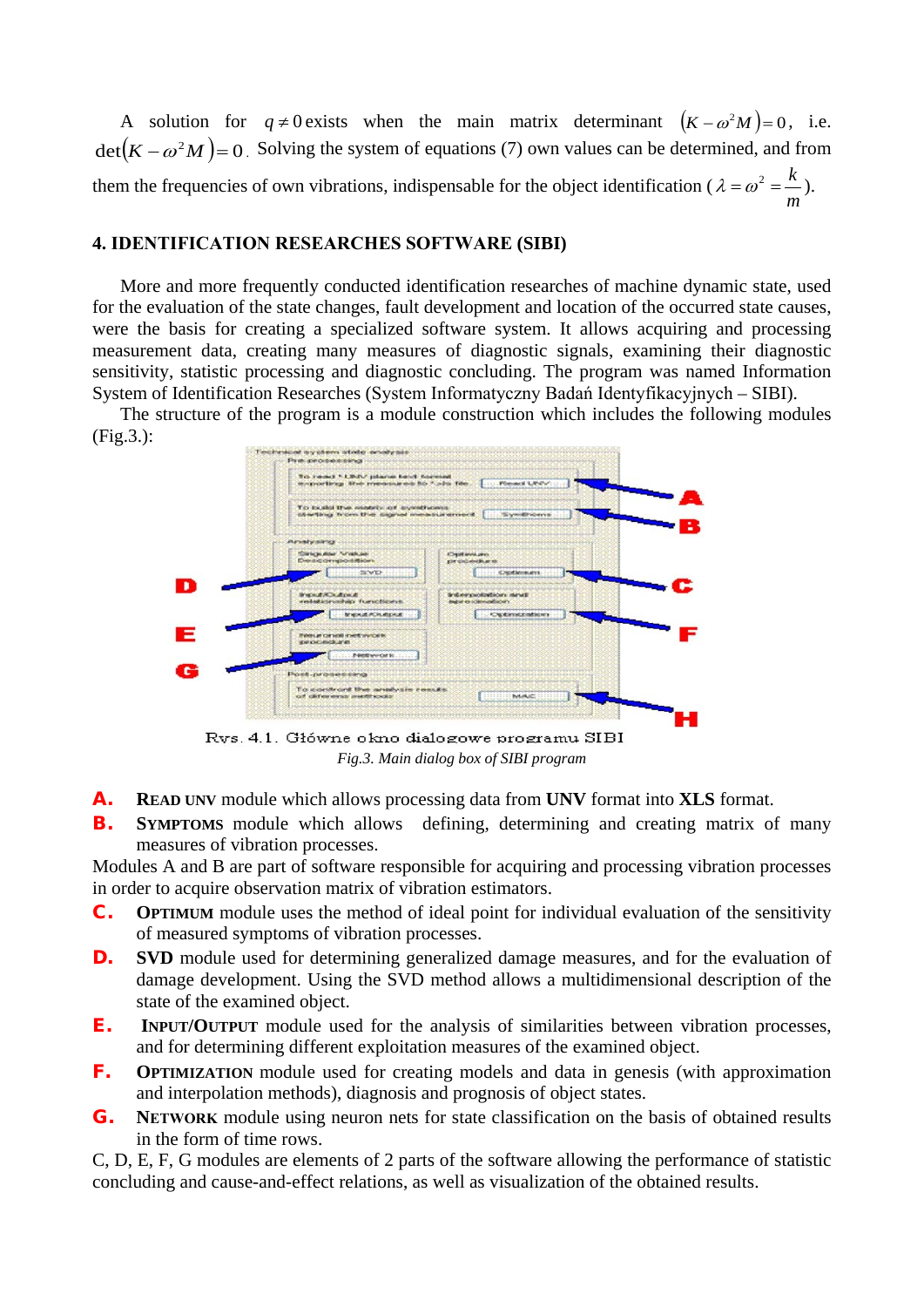#### **5. CAUSE-AND-EFFECT MODELING**

Many state measures acquired in experiments requires the reduction of over measurement, which is possible with the use of OPTIMUM procedure (statistic evaluation of separate measures) or SVD (for the multidimensional approach). Optimized set of symptoms is the basis of constructing cause-and-effect, most often regressive, multidimensional models (Fig.4).

y = -2,68061w1 - 0,54083 row1 - 0,49318 x1 + 2,01273 w2 + 0,35480 row2 + 2,26940 x2 - $0,02717$  H(f) + 0,06833 H(f)L + 0,01696 g2xy - 92,00391 ARMS(t) + 12,99146 bkurt + 239,69713 Cs - 200,58670 I - 44,37385



*Fig.4. Regressive model determination*

The wellness of the model is evaluated with the help of the determination coefficient  $\mathbb{R}^2$ , and the number of component symptoms determines its accuracy – Fig.5.



*Fig.5. Number of measures v. accuracy of the model*